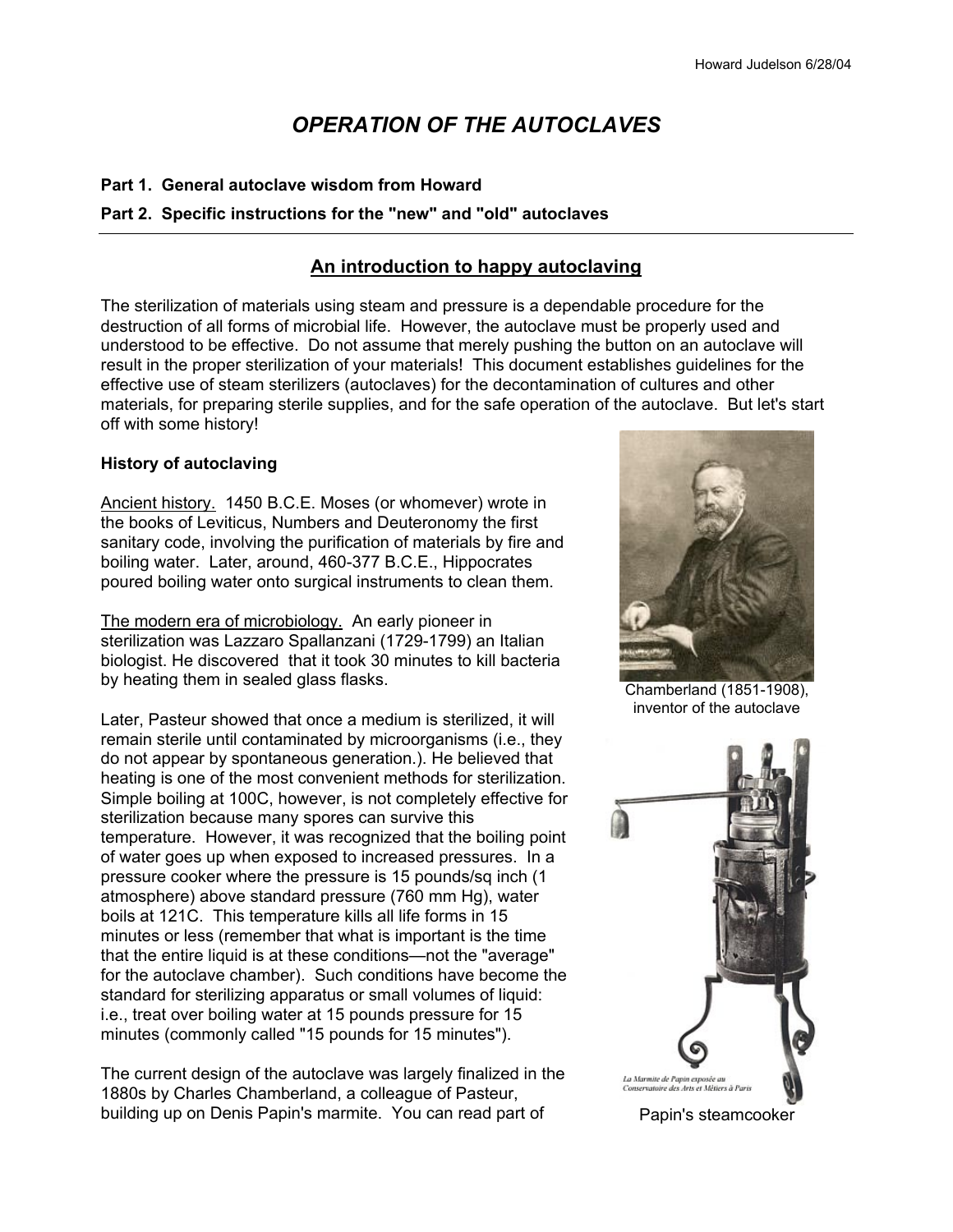the work in the paper: Chamberland, C. 1884. Sur un filtre donnant de l'eau physiologiquement pure. Compt. Rend. Acad. d. sc. Paris. xcix: 247. This grew out of a Ph.D. thesis written by

Chamberland in 1879: *Recherches sur l'origine et le développement des organismes microscopiques*.

Interestingly, the steam pressure cooker, an early version of the autoclave, had been invented in 1681 by Denis Papin (1647-1712), a physicist and one of the inventors of the steam engine. However, this was used solely for culinary purposes until Chamberland's work. Papin called his product the "the marmite de Papin, or the "Papin Digester" (see his publication "La Manire damollir les os et de faire couire toutes sor/es de viandes en fort peu de tems et a peu defrais, avec une description de la marmite, ses pro prietes et ses usages." The first commercial steam sterilization system intended for use on medical products was developed in 1889.

The French like to take credit for the invention of the steamcooker. It is true that Denis Papin was born in Blois, France, in 1647 (to a Protestant family). However, when Louis



French stamp honoring Papin

XIV began to persecute the Protestants in 1685, he left France and began a wandering life across Europe. When in Germany, he invented the pressure cooker and his famous steam engine. He constructed a steam boat, but the boatmen, fearing unemployment, broke his machine. He died in utter poverty in London.

Why is it called an autoclave? Because it describes a device that automatically locks shut when the pressure rises (to avoid steam spraying out if you open it by accident). The word is French, and comes from the Greek "auto" for automatic and the Latin "clvis," for key (as in lock and key).

### **Theory of operation**

The basics. Why is an autoclave such an effective sterilizer? An autoclave is a large pressure cooker; it operates by using steam under pressure as the sterilizing agent. High pressures enable steam to reach high temperatures, thus increasing its heat content and killing power. Most of the heating power of steam comes from its latent heat of vaporization. This is the amount of heat required to convert boiling water to steam. This amount of heat is large compared to that required to make water hot. For example, it takes 80 calories to make 1 liter of water boil, but 540 calories to convert that boiling water to steam. Therefore, steam at 100° C has almost seven times more heat than boiling water. Steam is able to penetrate objects with cooler temperatures because once the steam contacts a cooler surface, it immediately condenses to water, producing a concomitant 1,870 fold decrease in steam volume. This creates negative pressure at the point of condensation and draws more steam to the area. Condensations continues so long as the temperature of the condensing surface is less than that of steam; once temperatures equilibrate, a saturated steam environment is formed.

Achieving high and even moisture content in the steam-air environment is important for effective autoclaving. The ability of air to carry heat is directly related to the amount of moisture present in the air. The more moisture present, the more heat can be carried, so steam is one of the most effective carriers of heat. Steam therefore also results in the efficient killing of cells, and the coagulation of proteins. When you cook beef at home, for example, it can become tough when roasted in a covered pan in the oven. But just add a little water in the bottom of the pan, and you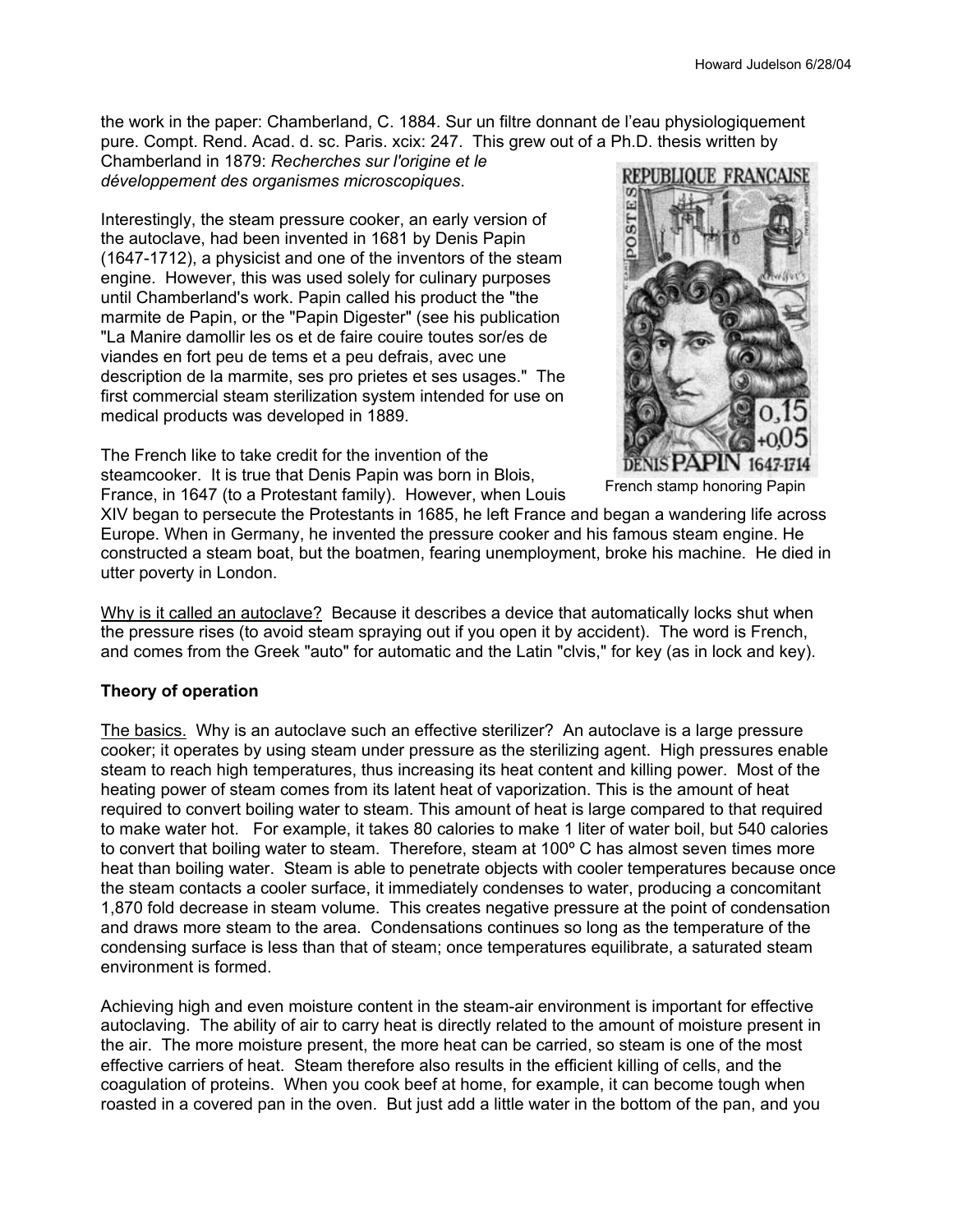will find that the meat will be tender! The temperature is the same and the time of roasting is the same, but the result is different. Now (as in an autoclave) add another parameter, pressure. By putting this same roast in a pressure cooker you can reduce the time it takes to cook this roast by at least three quarters, and you still get just as tender a finished product.

How does killing occur? Moist heat is thought to kill microorganisms by causing coagulation of essential proteins. Another way to explain this is that when heat is used as a sterilizing agent, the vibratory motion of every molecule of a microorganism is increased to levels that induce the cleavage of intramolecular hydrogen bonds between proteins. Death is therefore caused by an accumulation of irreversible damage to all metabolic functions of the organism.

Death rate is directly proportional to the concentration of microorganisms at any given time. The time required to kill a known population of microorganisms in a specific suspension at a particular temperature is referred to as *thermal death time (TDT).* All autoclaves operate on a time/temperature relationship; increasing the temperature decreases TDT, and lowering the temperature increases TDT.

What is the standard temperature and pressure of an autoclave? Processes conducted at high temperatures for short time periods are preferred over lower temperatures for longer times. Some standard temperatures/pressures employed are 115 °C/10 p.s.i., 121°C/ 15 p.s.i., and 132 °C/27 p.s.i. (psi=pounds per square inch). In our university autoclave, autoclaving generally involves heating in saturated steam under a pressure of approximately 15 psi, to achieve a chamber temperature of a least 121°C (250°F)—but in other applications in industry, for example, other combinations of time and temperature are sometimes used. Please note that after loading and starting the autoclave, the processing time is measured after the autoclave reaches normal operating conditions of 121°C (250°F) and 15 psi pressure, NOT simply from the time you push the "on" button.

How does the autoclave itself work? The diagram of an autoclave depicts the simplicity of its operation. Basically, steam enters the chamber jacket, passes through an *operating valve* and

enters the rear of the chamber behind a *baffle* plate. It flows forward and down through the chamber and the load, exiting at the front bottom. A *pressure regulator* maintains jacket and chamber pressure at a minimum of 15 psi, the pressure required for steam to reach 121ºC (250ºF). Overpressure protection is provided by a *safety valve*. The conditions inside are thermostatically controlled so that heat (more steam) is applied until 121C is achieved, at which time the timer starts, and the temperature is maintained for the selected time.

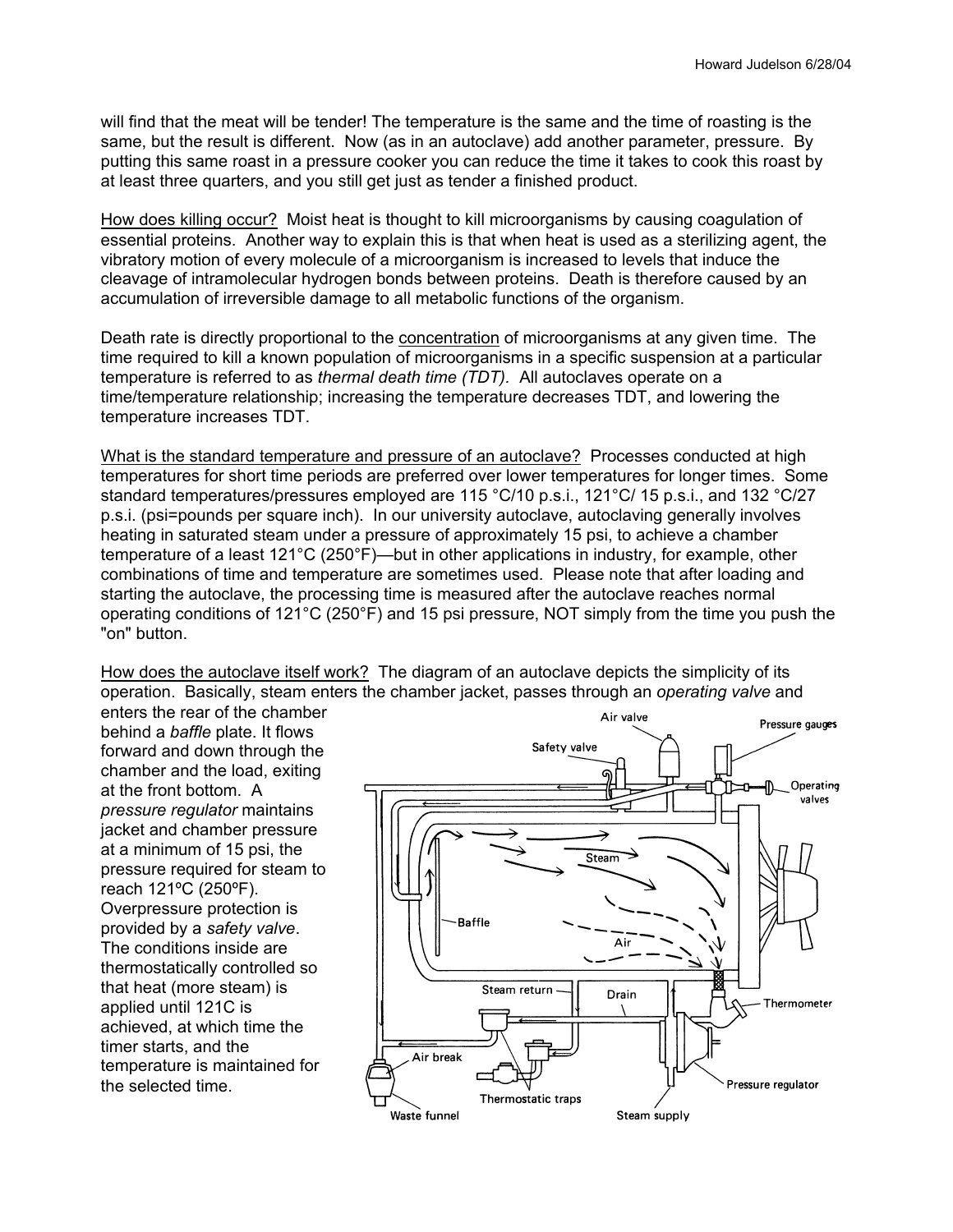Are all autoclaves the same? No! There are two general types of steam sterilizers: gravity displacement, in which the displaced air flows out the drain through a steam-activated exhaust



The temperature profile for a saturated steam–vented cycle. *t*0 to *tn* is the time interval in the computation of the *F* value. *F*<sup>1</sup> to *Fn* areas represent the lethal dose provided to the material being treated. The shaded area under the curve obtained through summation of *F*1 to *Fn* values represents the total *F* value. In the heating phase, saturated steam is admitted into the chamber, displacing the cold air until the exposure temperature and corresponding saturated steam pressure are attained. In the exposure phase, the sterilizing temperature is maintained by saturated steam for the prescribed exposure time. The cooling phase can be achieved by slow exhaust (for containers filled with liquids) or fast exhaust (for goods required to be dry after sterilization). This phase is completed when the pressure reaches atmospheric pressure.

valve; and pre-vacuum, in which a vacuum is pulled to remove the air before steam is introduced into the chamber. With both types, as the air is replaced with pressurized steam, the temperature in the chamber increases. However, the latter is more efficient. Both approaches should result in temperature increases within the load that, under most conditions, are sufficient to treat the materials to be sterilized.

### **How to achieve perfect sterilization every time.**

This is obviously an important issue! Improperly autoclaved materials results in contamination, lost time, and wastes money. Hopefully, by understanding the operation of the autoclave and other issues associated with your sample, you will be successful every time!

Time/Volume/Mass/Insulation/Microbe concentration/Etc. You must think about all of these variables! There is no simple formula for how long a certain item needs to be autoclaved to acheive sterility. Consideration must be given to the type of primary container (the beaker or flask or packet containing the item to be sterilized), the volume of liquid, amount of solid material, and the secondary container (such as a tray containing the primary container). Some examples of the considerations needed are described in the following sections.

Time is critical. As the cycle time will vary with the composition of the load, it is important to determine the appropriate time requirement. Some (ignorant) people assuming that a time of 30 minutes is sufficient, however this often proves to be a very costly mistake.

Secondary Containers. Plastic or steel containers (trays) are commonly used to contain material during autoclaving, since it is important to contain spills. But don't forget that such containers alter the nature of the autoclave run! Polypropylene plastic pans with 6 inch sides are favored over polyethylene and polystyrene because it can withstand autoclaving without melting. (Don't ever autoclave a plastic item -- like a tray-- if you are not sure it can handle the heat. It is no fun to pry out a melted tray!). However, the use of a plastic container increases the time needed for autoclaving, since plastic is a good insulator. Always add 5 minutes when using a plastic tray. On the other hand, stainless steel containers are not only durable, they are a better conductor of heat so the run time will be a little faster.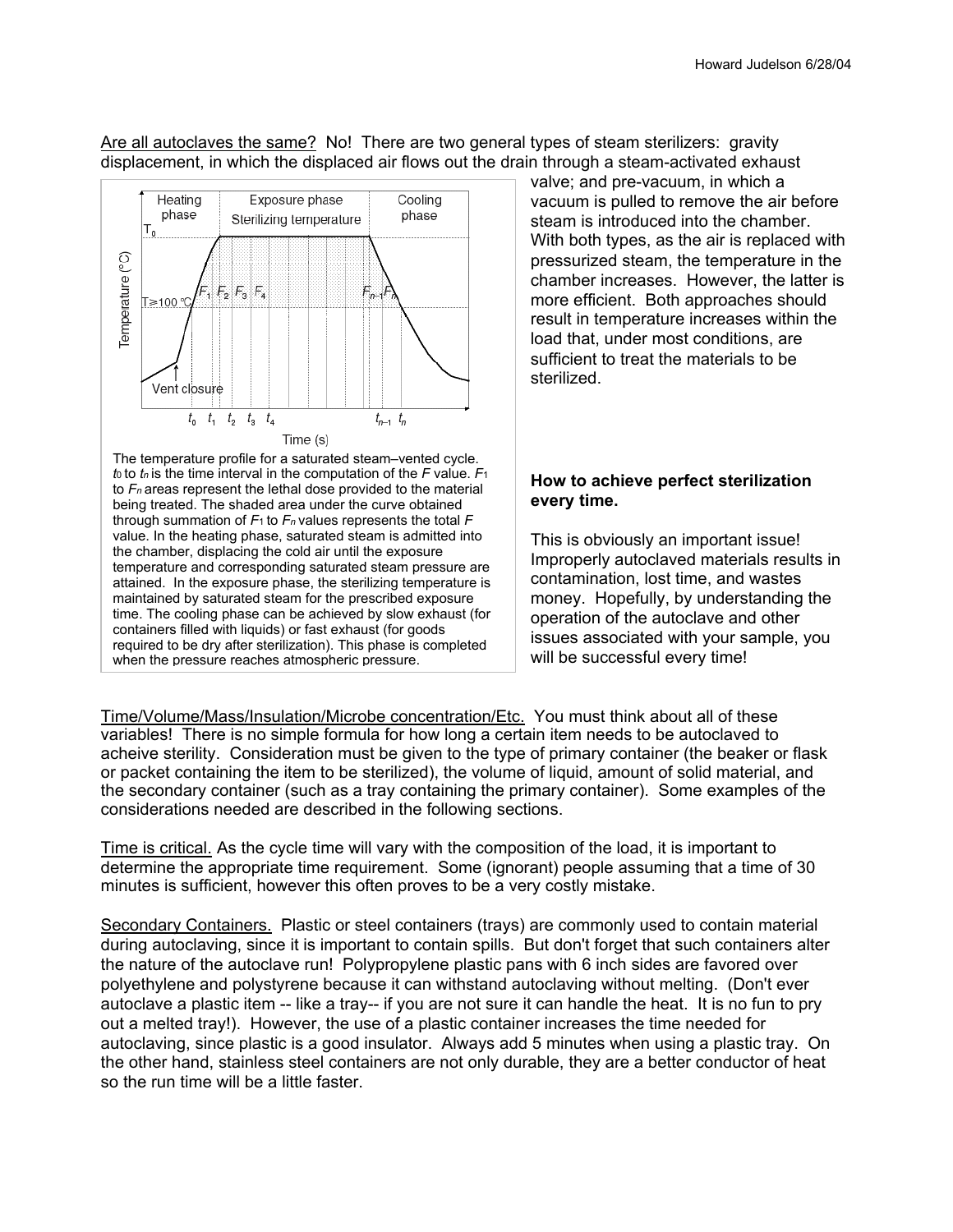Do not use overly deep containers (greater than 6 inches), which may prevent displacement of air from the bottom. Also, ensure that steam can flow around the secondary container.

Volume. Obviously, the higher the volume, the more time is needed for sterilization (see general guidelines below). Generally, the volume of liquid per container is a more important consideration than the total volume. A 2-liter flask containing 1-liter of liquid takes longer to sterilize than four 500 mL flasks each containing 250-mL of liquid!

Indicators: These are tools used to validate the autoclaving process. However, use this with caution. Stick-on tape indicators can only be used to verify that the autoclave has reached normal operating temperatures for decontamination—not that the run was long enough. Biological indicators can be used in the efficacy testing of the autoclave process to effectively sterilize the contents being treated, however this is tedious and we don't routinely do this.

JUST TO BE SAFE, when running the autoclave make sure that it reaches the desired pressure and temperature. Also, before using the autoclave, check the drain screen at the bottom of the chamber and clean if blocked. If the sieve is blocked with debris, a layer of air may form at the bottom of the autoclave, preventing efficient operation.

Microbial load. Contaminated items take longer to sterilize than clean items. Consequently, water sterilizes faster than yeast-extract containing media (which contains lots of microbes), or media left at room temperature for a while before autoclaving (which allows the concentration of microbes to increase). Also, some types of microbes are more resistant to autoclaving than others.

Here is some theory related to the kill rate of microbes: When exposing homogenous populations of microorganisms to a sterilizing agent, the microbial inactivation follows an exponential decrease curve. Mathematically, the inactivation of microorganisms can be expressed as a first-order kinetic process. A finite probability of surviving organisms, independent from the magnitude of the delivered sterilizing agent, can be expressed as:

$$
N_t = N_0 e^{-kt}
$$

in which  $N_t$  is the number of surviving organisms after time  $t$ ,  $N_0$  is the number of microorganisms at time zero (i.e., the bioburden), *t* is the exposure time, and *k* is the microbial inactivation rate constant. K will vary with the organisms being killed.

Be cautious of packages wrapped too tightly. Air and steam do not mix readily. Air, being heavier than steam, normally is displaced to the bottom of the sterilizer and is then forced out through the drain. If your dry items are wrapped too tightly, however, air is trapped and cannot escape. It forms cool air pockets at the center of the packages, preventing the items from reaching temperatures sufficient to kill all microorganisms.

If you have a large bag of dry items to sterilize, consider adding some water to the bag. This will create additional steam which will displace the dry air from the bag, increasing the rate of heat penetration.

Can things be autoclaved too long? Yes. Nutrients in media, for example, often break down in the presence of heat. Consequently, a load of media filled containers should be of similar size, shape, content and volume, because exposure time is based on these characteristics. Otherwise some items might cook too long, and others too short.

Packing the autoclave. As much attention must be applied to loading the autoclave as was given to packaging. Again, the determining factor is ensuring heat/steam penetration. Therefore care must be given to avoid overloading the chamber or placing bags in the chamber which are too large. You should also leave room between bags, bottles, etc. for steam circulation. If you must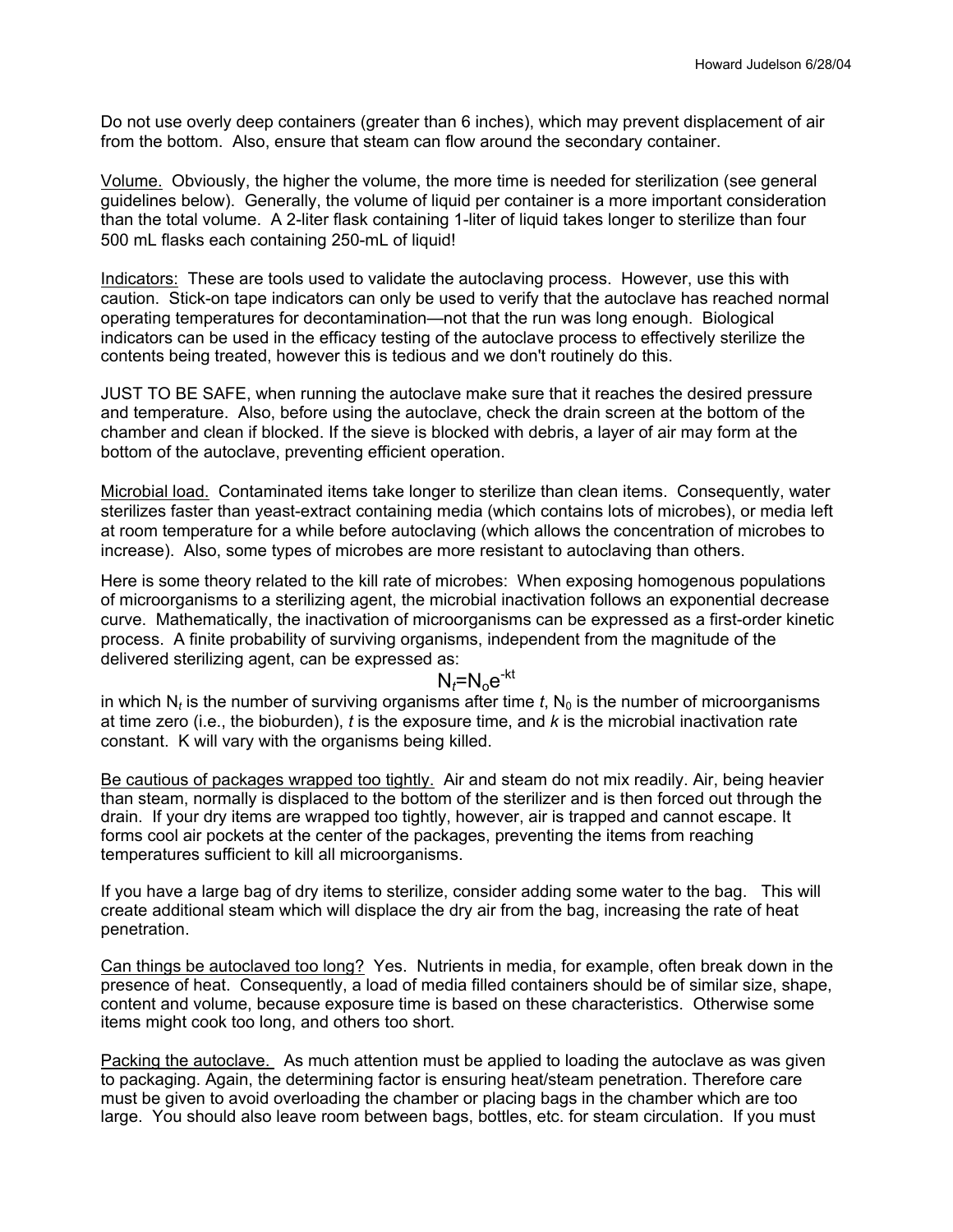cram the autoclave very full (or fill a tray full with bottles, you probably have to increase the treatment time by 5-10 minutes.

Some general guidelines. Here are some recommended times for autoclaving liquids of the following volume per container:

| 75-200 ml    | 20 minutes |
|--------------|------------|
| 200-500 ml   | 25 minutes |
| 500-1000 ml  | 30 minutes |
| 1000-1500 ml | 35 minutes |
| 1500-2000 ml | 40 minutes |

Remember to modify these times as needed!!!!! For example, more time is required if the flasks in a plastic tray (which is the standard method); if many bottles are close to each other in the tray; if the chamber is full of several trays; if the liquid contains microbes; if you are using plastic instead of glass containers; etc. Therefore, you probably need to go longer than the times indicated above.

#### **Let's talk about safety!**

Due to the fact that autoclaves utilize steam, heat and pressure the risk of personal exposure and potential harm is great. Personnel should wear proper personal protective equipment, i.e. heat resistant gloves, eye protection and a lab coat, particularly when unloading the autoclave.

Regularly inspect the autoclave for proper operation. Do not assume that the temperature and pressure is down before opening the chamber—look at the gauges! Even if the pressure gauge shows "0", open the chamber carefully; crack the door to allow steam to dissipate (don't fling the door open, as steam might come out and burn you). After opening the door, let items sit for five minutes before handling. This will reduce the chance of boil-overs and burns.

Never place sealed containers in an autoclave—they might explode! This allows for expansion during the cycle. Caps must be slightly loose so that pressure created during the cycle does not cause the vessel to break. For screw-cap containers, you can make the lid hand tight and then loosen the lid by one-half turn.

Always leave a few inches of "head room" in your containers. That way, if the item boils, it won't spray out into your face. Liquids to be autoclaved must be in an autoclavable vessel that is at least twice as large as the volume to be autoclaved (i.e. If you are autoclaving 1 liter of media, you need to put it in a flask thathold at least 2 liters)

Always autoclave media in a pan, to contain spills. Agar will clog the drain in the autoclave and break it.

Do not autoclave items containing solvents, volatile or corrosive chemicals (phenol, trichloroacetic acid, ether, chloroform, etc.) or any radioactive materials.